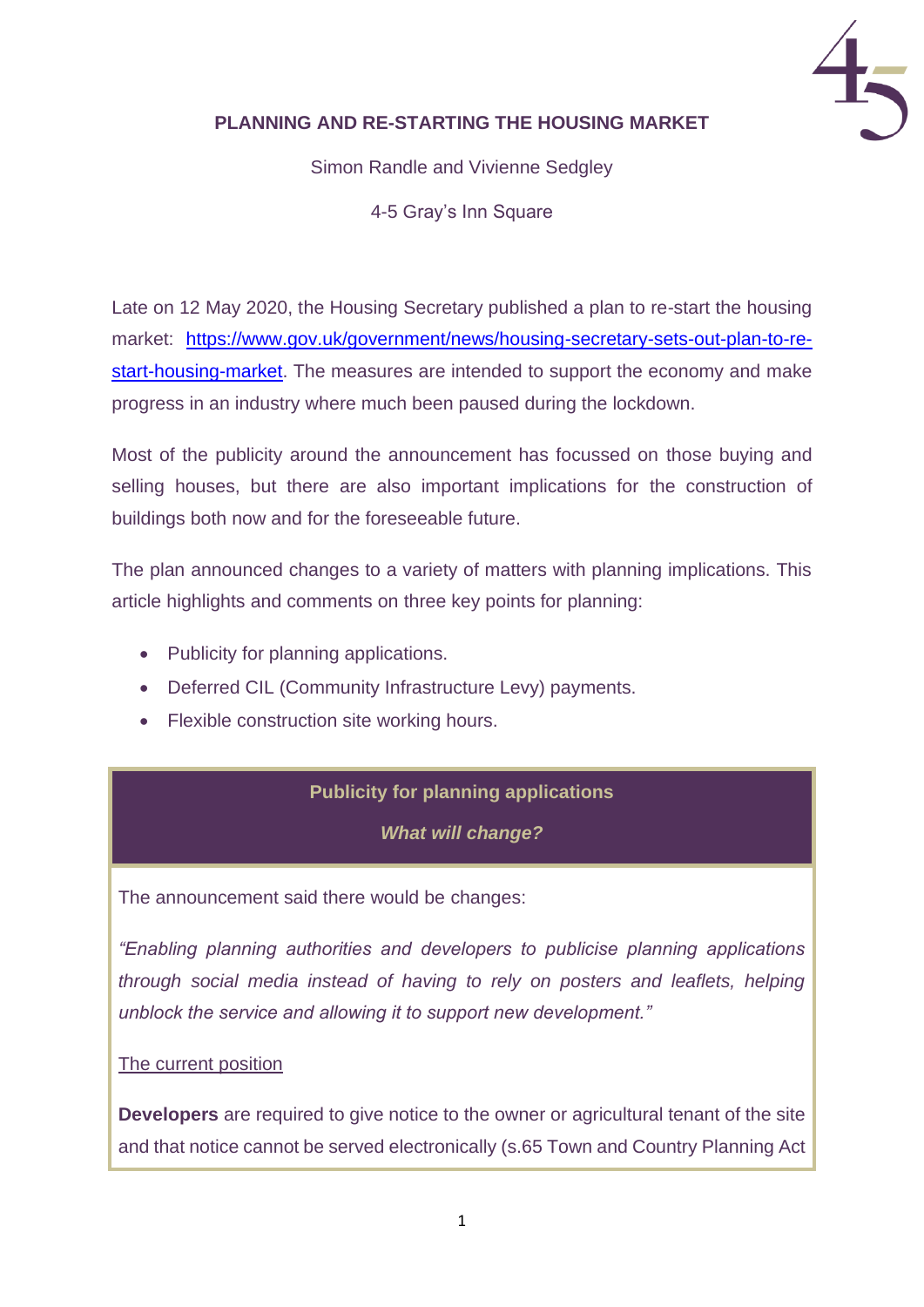1990; art.13 Town and Country Planning (Development Management Procedure) (England) Order 2015/595). Developers are not currently obliged to consult prior to making an application for planning permission, save in the case of wind turbines (s.61W TCPA 1990).

**Local planning authorities ("LPAs")** are currently obliged to publicise an application for planning permission by (s.65 TCPA 1990 and art.15 Town and Country Planning (Development Management Procedure) (England) Order 2015/595):

- By site display on or near the land;
- By publication of a notice in a newspaper;
- By publication on the LPA's website.

The current problems are two-fold: (1) It is practically more difficult for the devleoper or LPA to arrange paper notices during a lockdown, and (2) it is less likely that such publicity will come to people's attention if they are not moving around as much.

## **Changes**

The 2015 Order may be amended to give developers and LPAs more flexibility to use electronic communications, such as social media.

However, this raises questions about the practical implementation of the plans. How can the LPA or developer ensure that matters come to people's attention on social media? Targetted advertising and information-sharing has recently been a hot topic and so it will be interesting to see the proposals.

Measures aiming to adapt and modernise these processes are to be welcomed. However, there must be certainty as to what can and cannot be done, in order to allow both developers and local authorities to make swift progress.

# **Deferred CIL (Community Infrastructure Levy) payments** *What will change?*

The announcement said there would be changes: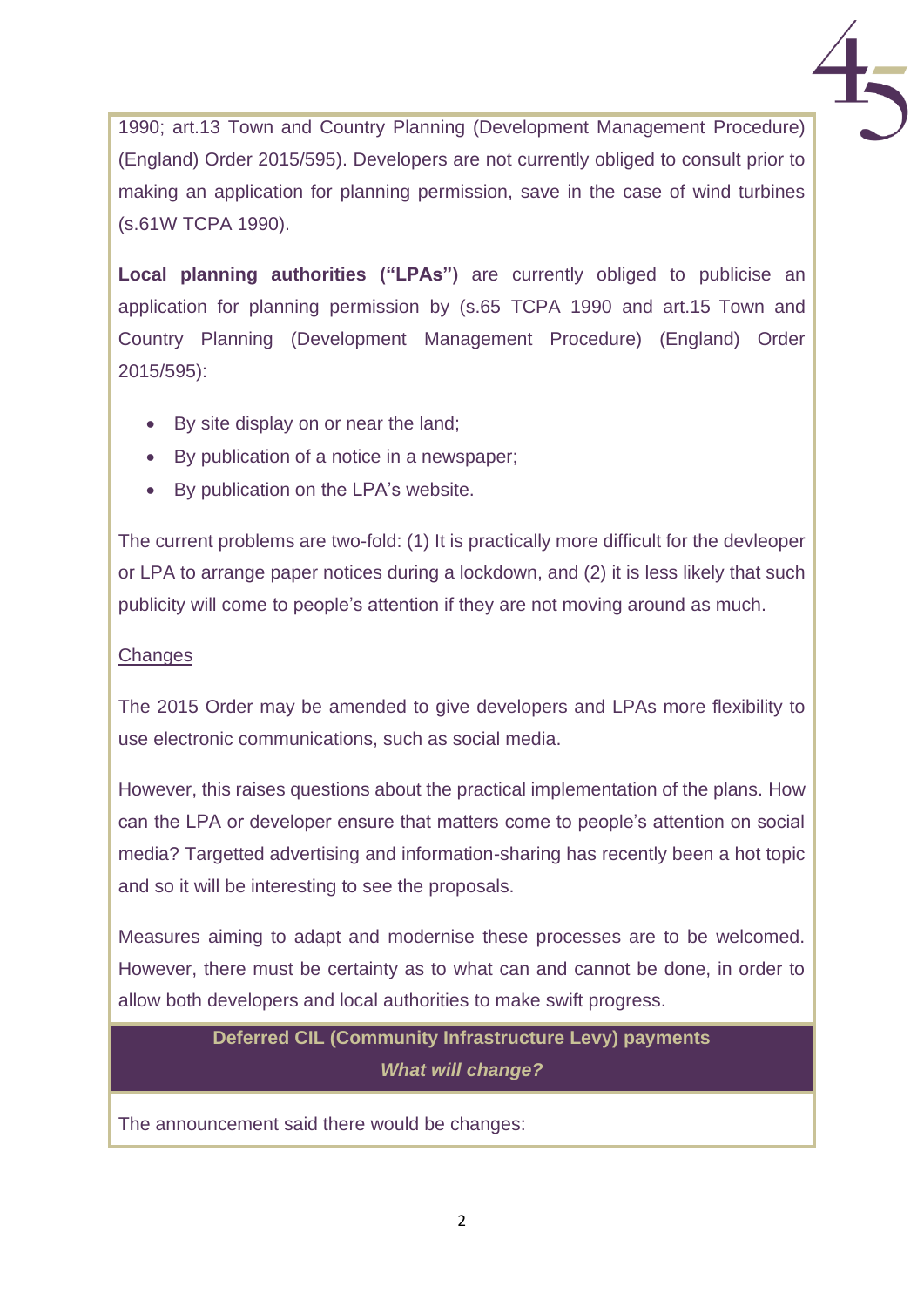

*"Providing local councils with more flexibility to support smaller developers by allowing them to defer Community Infrastructure Levy payments. This will help smaller developers struggling with their cashflow due to the pandemic while ensuring communities still receive funding towards local infrastructure in the longer term."*

### The current position

Liability to pay CIL arises on the commencement of a development (s.208 Planning Act 2008). The standard payment period is 60 days, however payment by instalments is permitted where the collecting authority has issued an instalment policy (reg.69B, reg.70 Community Infrastructure Levy Regulations 2010/948).

The authority has freedom to decide the number of payments, the amount of each payment and the time due. The authority may revise or withdraw the policy when appropriate. However, if instalment terms are broken, or payment is not made on or before the payment date where there is no instalment policy, the authority must issue a demand notice requiring the payment of the full CIL amount immediately.

#### **Changes**

The 2010 Regulations may be amended to mandate an instalment policy, allow collecting authorities to permit deferred payments or instalments even if they do not currently have a policy, or mandate deferred payments for a prescribed class of developers.

This raises several questions, such as whether there should or will be changes to other factors affecting the deliverability of a site, such as affordable housing contributions. No doubt both developers and local authorities will be astute to pick up on such issues.

The competing interests for both developers and local authorities are likely to come to the fore. Local authorities are likely to be reluctant to part with any income given the current financial pressures they are facing, and so may favour a case by case approach. However, developers may welcome guidance encouraging a blanket deferral of CIL payments approach across the country. This would provide them with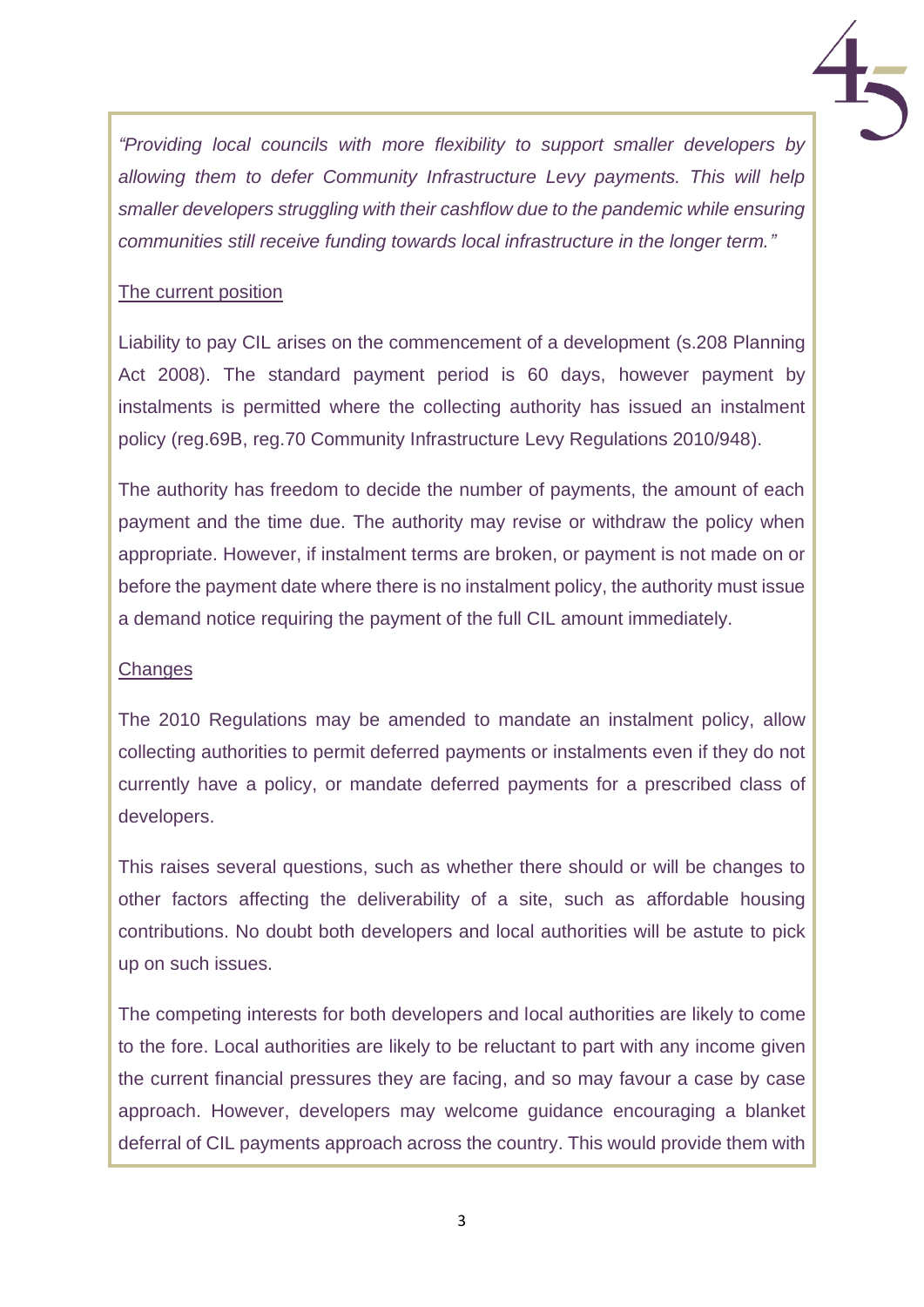

greater certainty and a quicker answer than relying on individual authorities to make decisions, which may take some time.

## **Flexible construction site working hours** *What will change?*

The announcement said there would be changes:

*"Allowing builders to agree more flexible construction site working hours with their local council. This will make it easier to follow public health guidance onsite and stagger builders' arrival times, making public transport less busy and so reducing the risk of infection."*

#### The current position

The Government's initial guidance did not specifically refer to construction sites, leading to some confusion over whether they should remain open. It then appeared that sites could remain open, so long as Public Health England's social distancing guidelines were followed. As a result, construction has continued on some projects (such as HS2) but paused on others.

Under ss60-61 Control of Pollution Act 1974, local authorities have power to restrict noise from construction sites. Therefore, the permitted hours differ across the country, but it is common for the working hours to be 8am to 6pm Monday to Friday, 8am to 1pm on Saturdays and for no work to be allowed on Sunday and bank holidays.

There may also be contractual restrictions on the working hours for particular construction sites.

#### **Changes**

The Government may simply provide guidance to local authorities as to its expectations for construction working hours. Alternatively, legislative changes may be made in order to mandate more flexible construction working hours.

However, this is likely to conflict with the public interest behind the existing hours. Members of the public are always unlikely to be happy if they are woken up by